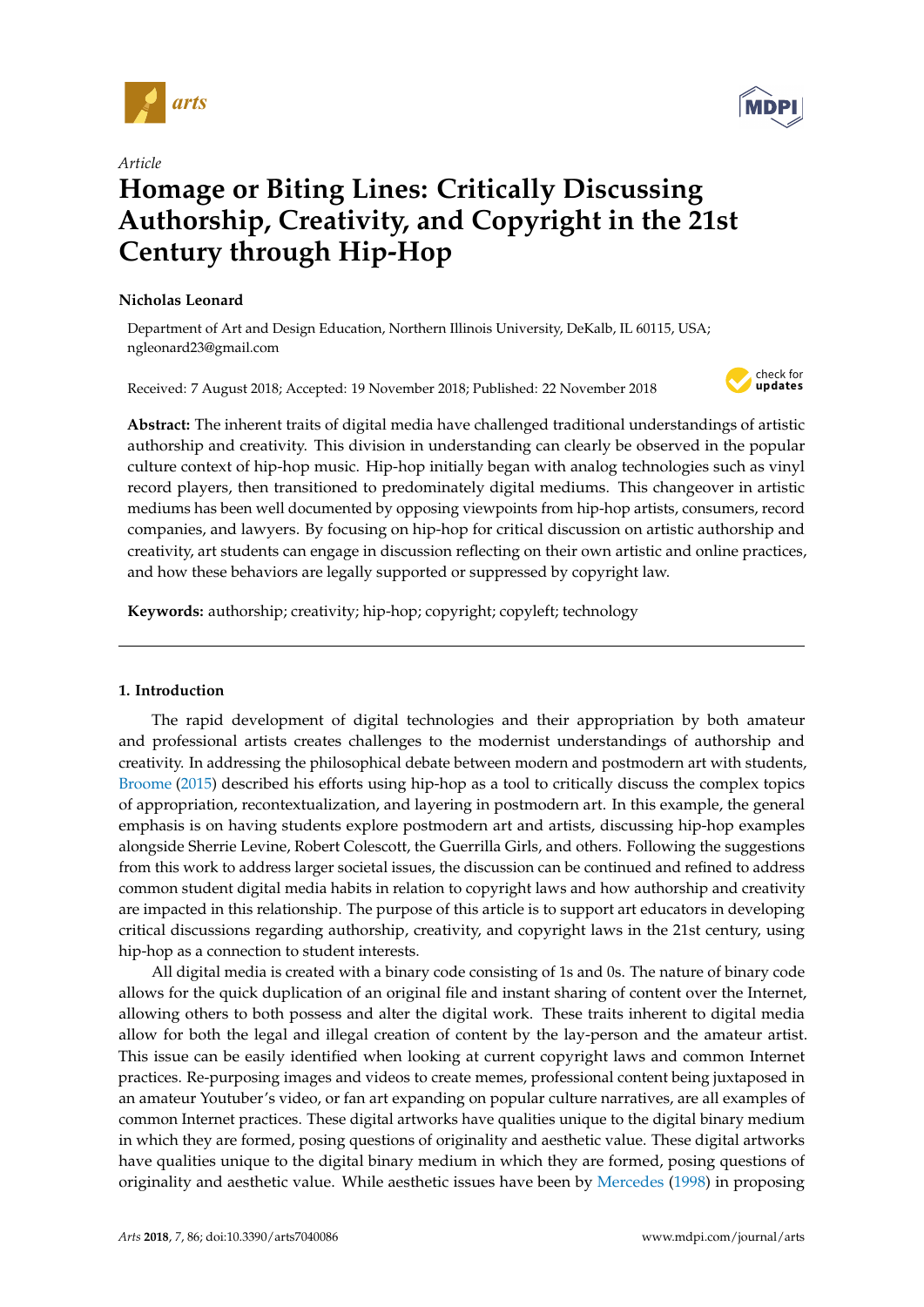an aesthetic paradigm shift for digital media, there is still much unrest regarding authorship and the creative processes of creating digital artworks.

When content is remixed it could be viewed as paying homage or it could be viewed as stealing other's creative content, which is referred to as biting lines. The obvious and subtle use of remixing in hip-hop provides ideal content for critically exploring the influences of digital media and the creative process from both artistic and legal perspectives. If civil-society and the law are to support creative endeavors using digital media, then informed discussions relating to the values of authorship and the creative process must take place in the art classroom to produce knowledgeable participants to develop resolutions.

#### **2. Authorship and Creativity**

In order to discuss the concepts of authorship and creativity, it is important to start by addressing foundational understandings that can shape bias to allow for a detailed critical review of current perspectives in a productive manor. Such foundational understandings can be compated to the common use of the term, normal science. Normal science refers to a paradigm that is so prevalent that it does not require explanation, it is just referenced as fact [\(Kuhn](#page-8-1) [2012\)](#page-8-1). By operating within a normal science framework, there is an agreed upon view of how to interpret and address issues. This can be highly beneficial for various domains of knowledge to develop within society. When addressing creativity and authorship, one of the most influential paradigms comes from Plato's Phaedrus [\(Yunis](#page-8-2) [2011\)](#page-8-2). In Phaedrus, Theuth (the God of writing) presents the concept of writing to King Thamus for his review of the new technology. Theuth explains that documenting words through the process of writing allows for accessible records that can be disseminated to large audiences and can be stored to stand the test of time. Thamus notes that the technology of writing does not increase an individual's knowledge, it instead allows for forgetfulness since the knowledge is accessible as a remote form of memory. Thamus is also highly critical of writing as the technology separates the words from the author, thus denying others immediate discussion with the creator. That in turn creates an environment for many people to claim false knowledge and/or use the content for unintended purposes. Through this interaction with the first form of recording technology, writing, we see the emergence of value on the author and the original. Authors are given utmost value as the creator of the words and they must be traced back from the writing in order to clarify knowledge. This action simultaneously validates the author as the original and the writing as a copy of the original, making the copy less valuable. This Platonic view of authorship from 274–279 BC has arguably been considered normal science for over 2290 years, still influencing present day perspectives of creativity and authorship.

In visual culture, the lived experiences of the individual are prioritized and the term art is expanded to include fine art as well as other items that individuals interact with, connect to, and use to form meaning and identity [\(Freedman](#page-8-3) [2003\)](#page-8-3). Here the marble podium of fine art is removed to value lived experiences and the setting of artwork [\(Dewey](#page-7-1) [2005\)](#page-7-1). Through the expansion of what is identified as art in a postmodern, visual culture paradigm, new everyday mediums such as, but not limited to, video games, commercials, product packaging, clothing, augmented reality, and virtual reality, all claim the label of art and should accordingly be addressed in the art classroom. Since value is placed on the individual's experiences and interests, visual culture art educators become tasked with creating an evolving student-centered curriculum. Currently, one prevalent global trend is hip-hop music and aesthetics. By addressing hip-hop's use of sampling and remixing in the art classroom, art educators can introduce critical theory to discuss how society values authorship, creativity, and copyright alongside the introduction of new digital media through a common and approachable conversation topic.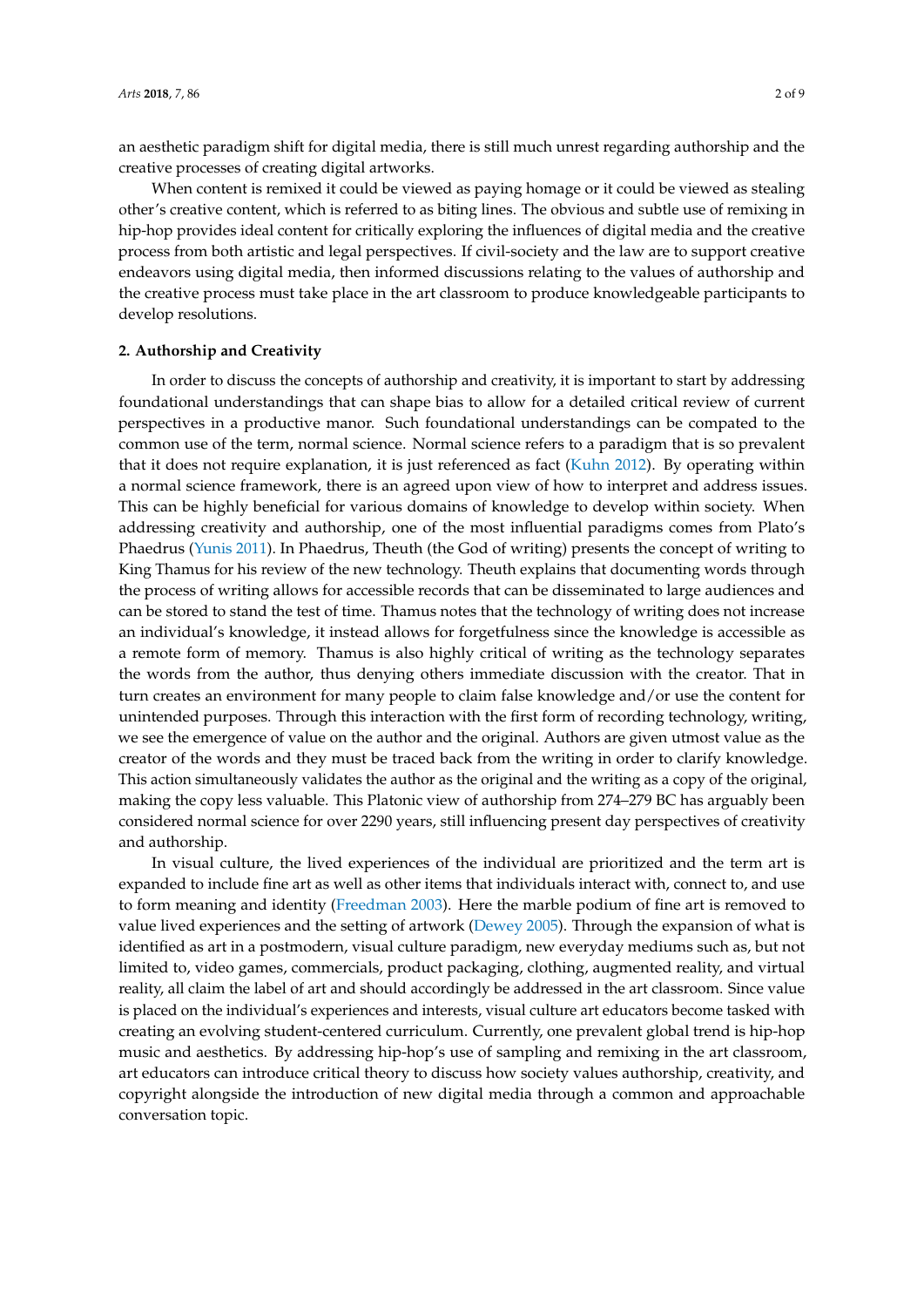## **3. Hip-hop**

Hip-hop provides engaging student content that opens avenues to discuss larger potential paradigm shifting concepts [\(Broome](#page-7-0) [2015\)](#page-7-0) of creativity and authorship through the use of sampling and digital media. In one definition of sampling, [Hosken](#page-8-4) [\(2014\)](#page-8-4) describes it as "...drawn from hip-hop and other pop genres, in which a recognizable portion of an existing recording, such as several measures of music or a characteristic vocal sound, is used in the creation of a new song (p. 73)". In this understanding, a small portion of another creation is used to help produce a new artistic work. This use of remix by hip-hop artists has long been recognized as a creative art form and has been documented by DJ Spooky, That Subliminal Kid [\(Miller](#page-8-5) [2010\)](#page-8-5). Sometimes, the use of sampling in hip-hop can be easily identified in tracks that draw from highly popular and recognizable sources, such as the rhythmic hook of Rick James's "Superfreak" in MC Hammer's "U Can't Touch This", or the bass line of Queen and David Bowie's "Under Pressure" used in Vanilla Ice's "Ice Ice Baby". Other uses of sampling can be more subtle, drawing from less known sources, such as The Notorious B.I.G.'s use in "Juicy" of "Juicy Fruit (Fruity Instrumental Mix)" by Mtume in the opening and main melody, along with the even more subtle use of Rappin' Duke's laugh from the track "Rappin' Duke" played in the background at 0:41. Referencing current prominent names of hip-hop artists, such as Drake, Kanye West, A\$AP Rocky, and Kendrick Lamar, can provide great examples of sampling in songs to engage students in critical discussion. One large aspect of hip-hop culture that has not been addressed yet is the disc jockey (DJ), who plays exclusively prerecorded music on vinyl record turntables or digital variations of the vinyl record turntable.

The DJ has a special focus in the sampling and remix culture of hip-hop. In the early stages of the DJ, an individual would simply play records on the record player by selecting a song or an album to play one after another. In this sense, the turntable was simply a tool for playing the prerecorded music and the DJ was just a player of records. As the hip-hop movement grew, so did the role of the DJ. DJs such as Kool Herc, Afrika Bambaataa, Grandmaster Flash and his protégé Grand Wizard Theodore, began to alter the relationship between the DJ and the technology of the turntable. DJs created techniques such as the "breakbeat", where a song will loop right before the hook plays, and "scratching" where the record is spun in reverse creating a new sound profile. The developments of the breakbeat and scratching were significant because the job of a DJ now required skill to produce quality novel music through the editing of prerecorded music. This also turned what was once considered a finished product, the recorded song, into raw material to use for creative purposes, to scratch and remix.

Remix, as the name suggests, is re-mixing content. While the specifics of remix can change depending on the historical or cultural references, generally, remix consists of reconstructing content to present it in a new way. Remixing is separate from a mash-up, where an artist layers two or more songs to produce new content. One example of a mash-up is the landmark album, *The Grey Album* by DJ Danger Mouse (Brian Burton), as a mash-up of two albums: *The White Album* by The Beatles, and *The Black Album* by Jay-Z. In creating *The Grey Album*, DJ Danger Mouse layered the digital audio files of *The White Album* and *The Black Album* to combine the songs so that the melody of one source supports the vocals from another. Here the original sources are clearly recognizable despite being layered together to create a new musical piece. Another DJ, Girl Talk (Gregg Gillis), used mash-up techniques to include over 300 different sample sources in just 14 tracks in the album *Feed the Animals* released in 2008. While each DJ took various interpretations of mashing up digital content through a wide or limited range of sources, both were centers of wide fame and recognition for their ability to blend together the samples so seamlessly, allowing the listener to recognize the original content in a new context. On the other hand, remixing takes a sample and re-presents it within a new work such as Cardi B featuring Bad Bunny and J. Balvin's "I Like It" that notably remixes a sample of Pete Rodriguez's "I Like It Like That (A Mi Me Gusta Asi)". It is this clear use of sampling, mash-up, and remix used in hip-hop that allows for investigation of the artistic creation process.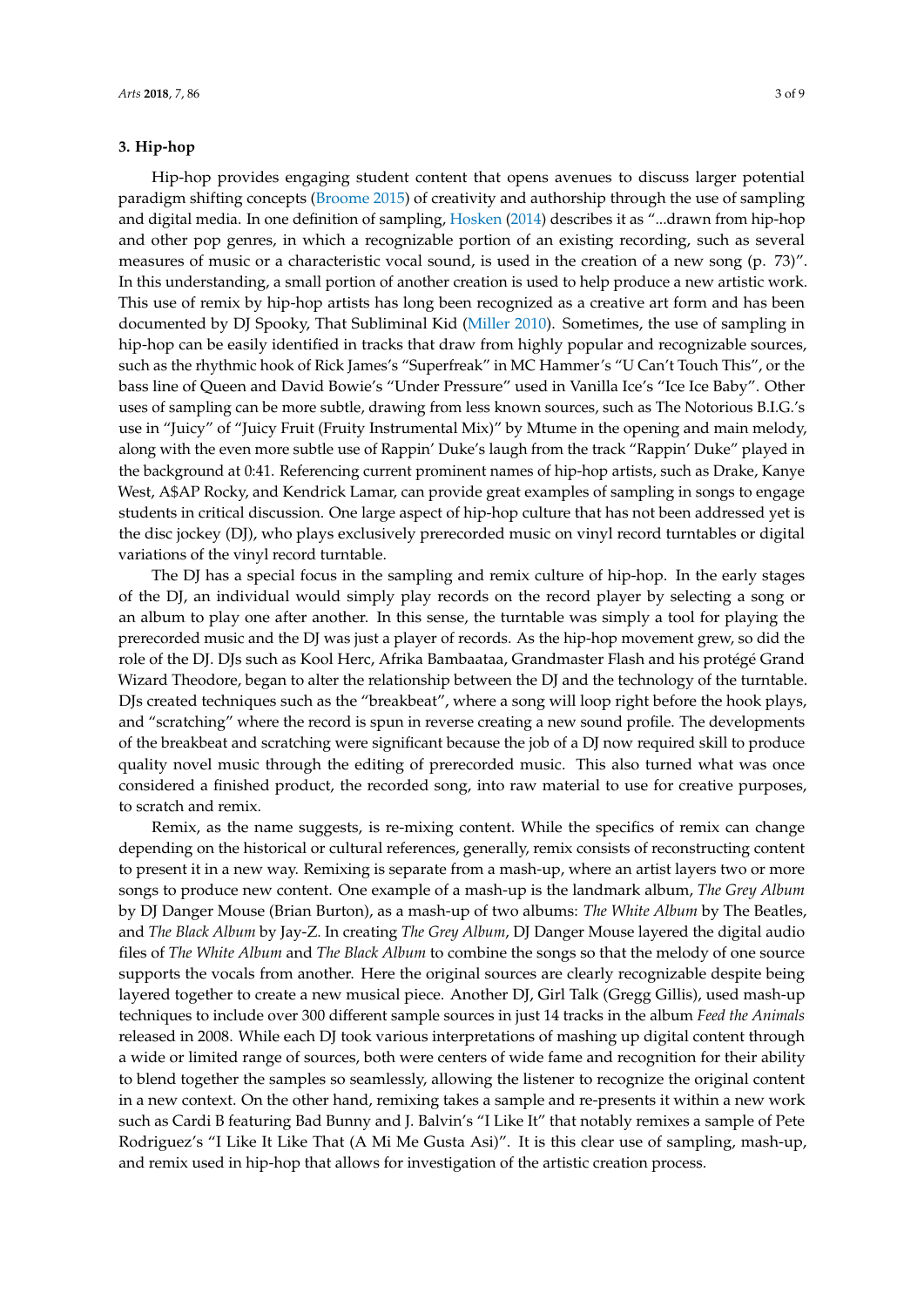By investigating hip-hop songs for their use of sampling of content, students become critical researchers of art and the process of creation. Focusing on a critical discussion of authorship and creativity, art students address pop culture icons and themes and locate them within a greater historical context from a personal relationship and identity to the content. Resources such as the website WhoSampled.com provides students with the ability to explore hip-hop artists and songs though multiple search filters, including top artists or songs by popularity, artists who have sampled the most songs, and songs that have been used the most for sampling. Some students may be surprised to discover that the globally trending hip-hop song "Nice for What" by Drake released in 2018 contains at least three samples, including one that is 32 years old from the track "Drag Rap" by The Showboys released in 1986. Using resources such as WhoSampled.com, students can begin to dissect how current artworks connect to previous works within the visual culture theme of hip-hop. Specifically, through the use of sampling and remixing, both hip-hop artists and DJs are directly re-using others' material while simultaneously creating something new.

The cultural value of remixing and sampling can be addressed through the continued critical discussion of authorship and creativity in hip-hop music. The original content being sampled has an aura [\(Benjamin](#page-7-2) [1986\)](#page-7-2) that connects the work to certain historical traditions and rituals. When the sampled content is remixed into a new context, philosophical debates can be presented as to how the disconnect from the original content's aura allows for new forms of interpretation, engagement, and expression. One way art educators can emphasize how the thoughtful use of remixing content can support deeper cultural value and meaning with students is through a critical review of the tool Deep Beat (deepbeat.org). Deep Beat is an artificial intelligence (AI) program developed by [Malmi et al.](#page-8-6) [\(2016\)](#page-8-6) developed with the goal of producing creative and meaningful rap lyrics. While the Deep Beat AI is highly successful in combining lyrics from multiple rap sources (sampling), does the use of sampling in this situation produce a more meaningful interpretation for the listener? How would Deep Beat's use of sampling compare to Jay-Z's use of "It's the Hard-Knock Life" from the Broadway musical *Annie* in his song "Hard Knock Life (Ghetto Anthem)"? Through this lens, the simple act of sampling can be teased out to refine the use of remix that richly promotes cultural meaning and the use of remix that appears more shallow in cultural value.

Such discussions on sampling and remix can then be directed toward the student's own artistic works to move theory into practice. Students' can critique their own works with a particular focus on visual sampling and remix. How does the sampled content present itself in the work and how can/does that use of content influence the viewer? Multiple postmodern art examples and artists have been outlined by [Broome](#page-7-0) [\(2015\)](#page-7-0) to assist students in exploring artistic remix through appropriation, recontextualization, and layering. Moving beyond such classroom discussions, students can be further directed to reflect on their own practices with digital media and the Internet. Memes, consisting of a digital image from popular culture with text superimposed, typically rely heavily on the sampled visual content and aura to bring about a deeper meaning to the overall meme. Having students construct their own meme can be one easy way to explore sampling and remix in practice with digital media. Furthering this bridge between theory and practice, students have been encouraged to deconstruct digital visual culture media (such as commercials) to their basic texts, liberating them from their previous aura and linear message [\(Ciampaglia](#page-7-3) [2012\)](#page-7-3). Critiques of these student-made artworks can further challenge the students' philosophical understandings of authorship and creativity by adding a conversational dimension, asking if their artwork (or others) were made legally.

### **4. Copyright and Copyleft**

Hip-hop's use of sampling brings into question the fundamental values of authorship and creativity from two general legal perspectives that have been described as the *copyright* and the *copyleft*. As the contradicting names suggest, the two are in confrontation of each other bringing radically different perspectives onto the same values of authorship and creativity. The copyright can be summarized as a group who view creative producers as individuals who put in hard work to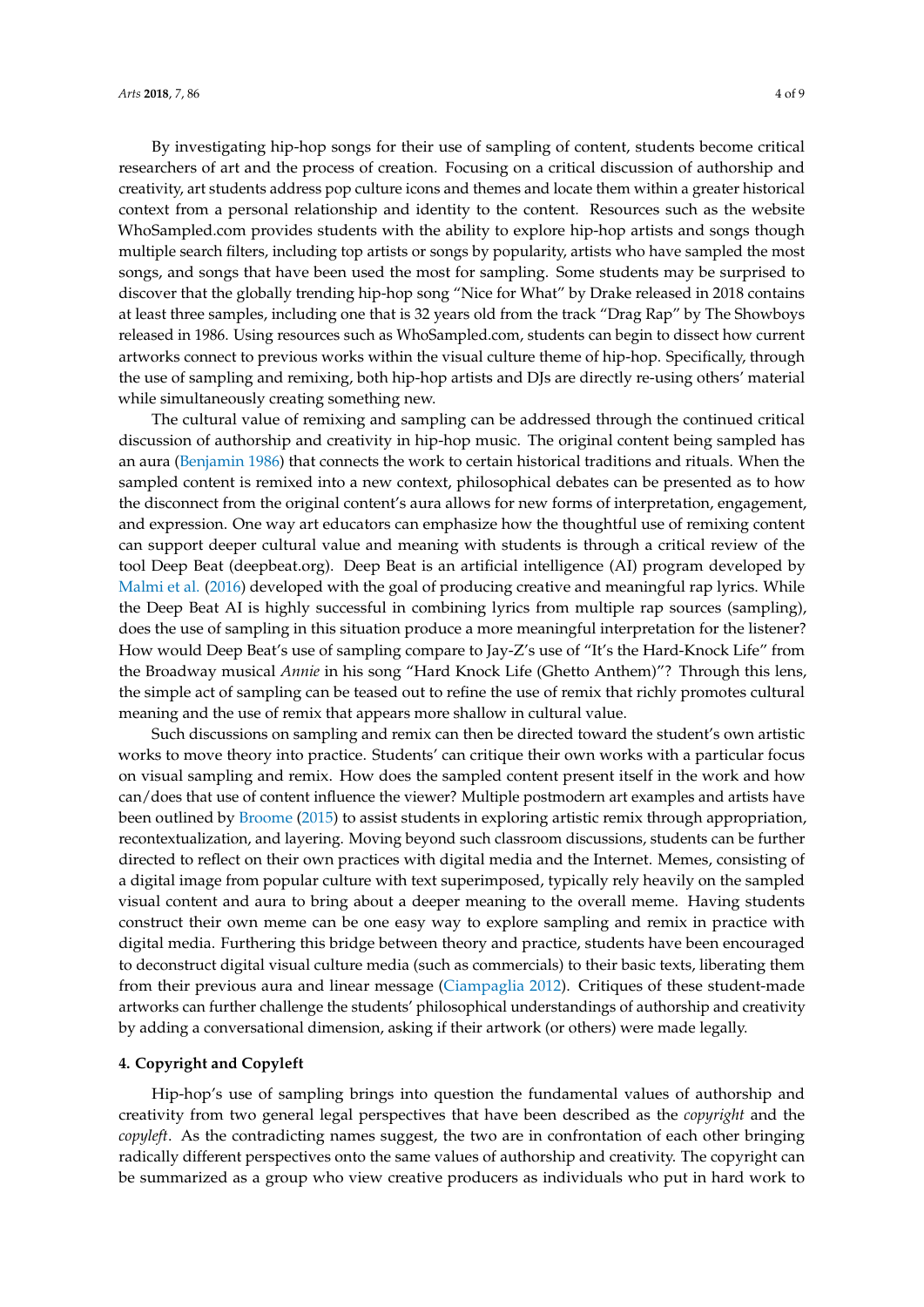develop original content. This perspective can align with [Benjamin](#page-7-2) [\(1986\)](#page-7-2) idea of "aura", creating the prerequisite for the concept of authenticity. In terms of copyright, Benjamin argues that an original work has presence in time and space. To the copyright, those who remix and sample are lazy recyclers of content and steal intellectual property. On the flip-side, the copyleft can be seen as a group that view those who sample and remix as talented creative individuals that utilize and combine available content to produce new material. An initial leader in the copyleft movement includes the video artist Phil Morton creating his Copy-It-Right, anti-copyright approach to freely sharing media art [\(Cates](#page-7-4) [2008\)](#page-7-4). Interestingly, Walter Benjamin's concept of "aura" can also be used to support the copyleft in that the duplication of art allows for the content to be removed from its historical and ritual past to produce new combinations and meanings for the viewer. While the copyright and the copyleft appear to stand in stark contrast to each other, they both make their cases for valuing the creator of content and recognizing him or her for their skill to produce new works. Both groups present their understanding and values to courts to lobby for legal support. What varies between the copyright and copyleft is how each group goes about justifying their positions. By using hip-hop sampling and remixing as a starting discussion point, students can begin to reflect on how they perceive and value legal authorship and creativity in our current era of digital technology saturation.

Hip-hop artists' use of sampling and remixing has created many hit songs but not all of the attention received has been positive. Back in the 1980s and 1990s, when the use of sampling and remixing in music was quickly growing along with digital media, copyright law was in the forefront of arguments related to the legal and illegal use of content. Hip-hop artists were frequently involved in lawsuits involving samples that spanned a wide range, from small looping bass lines to entire sections of a verse or chorus [\(Runtagh](#page-8-7) [2016\)](#page-8-7). Early lawsuits like Vanilla Ice's "Ice Ice Baby" sampling of Queen and David Bowie's "Under Pressure" bass line went to court in 1990. Just a year later, De La Soul's "Transmitting Life from Mars" was taken to court for sampling The Turtle's "You Showed Me". Both cases were settled financially out of court for undisclosed millions of dollars and songwriting credits. Other cases such as 2 Live Crew's "Pretty Woman" parody of Roy Orbison's "Oh, Pretty Woman", eventually went to the Supreme Court, which ruled in favor of 2 Live Crew in 1994. Similar issues related to copyright laws are still being debated today. Lawsuits regarding copyrighted music being sampled in the past four years have included the likes of Robin Thicke, Mark Ronson (track composer for Bruno Mars), and Lana Del Rey. Hip-hop culture is much larger than the music alone. Along with the music artists produce are the music videos.

One of the most financially successful video games, *Fortnite*, a major current popular culture trend, draws heavily from hip-hop culture through the unauthorized use of dance moves originating from music videos [\(Geaghan-Breiner and Fernandez](#page-8-8) [2018\)](#page-8-8). *Fortnite* itself is a battle royale-styled shooter video game that is free to play but allows for optional in-game purchases that are all cosmetic, altering the players appearance and animations, but providing no clear advantage to game play. Some of the most popular dance moves purchased in *Fortnite* are from hip-hop artists' music videos, such as Snoop Dogg's "Drop It Like It's Hot", 2 Milly's Milly Rock dance performed in "Milly Rock" and Drake's "Look Alive". The Milly Rock dance was first performed and made popular by 2 Milly in 2014 and was appropriated by other hip-hop artists such as Playboi Carti and Kendrick Lamar, paying homage to 2 Milly. When *Fortnite* introduced the dance move to the game it was called "Swipe It", eliminating any recognition of 2 Milly. Other instances can be seen as more insulting, such as the "Shoot" dance performed by Memphis rapper BlockBoy JB in the video for his song "Shoot". Chicago artist, Chance the Rapper, has called out the injustice of *Fortnite* for not properly accrediting the hip-hop artists responsible for the dance moves, or providing any royalties for these optional in-game purchases. Here, copyright law does not address individual dance moves and instead focuses on chorographical work; these moves are not under copyright protection. These situations involving copyright law and hip-hop culture seem to show a consistent conflict of interest and equity regarding authorship and creative production.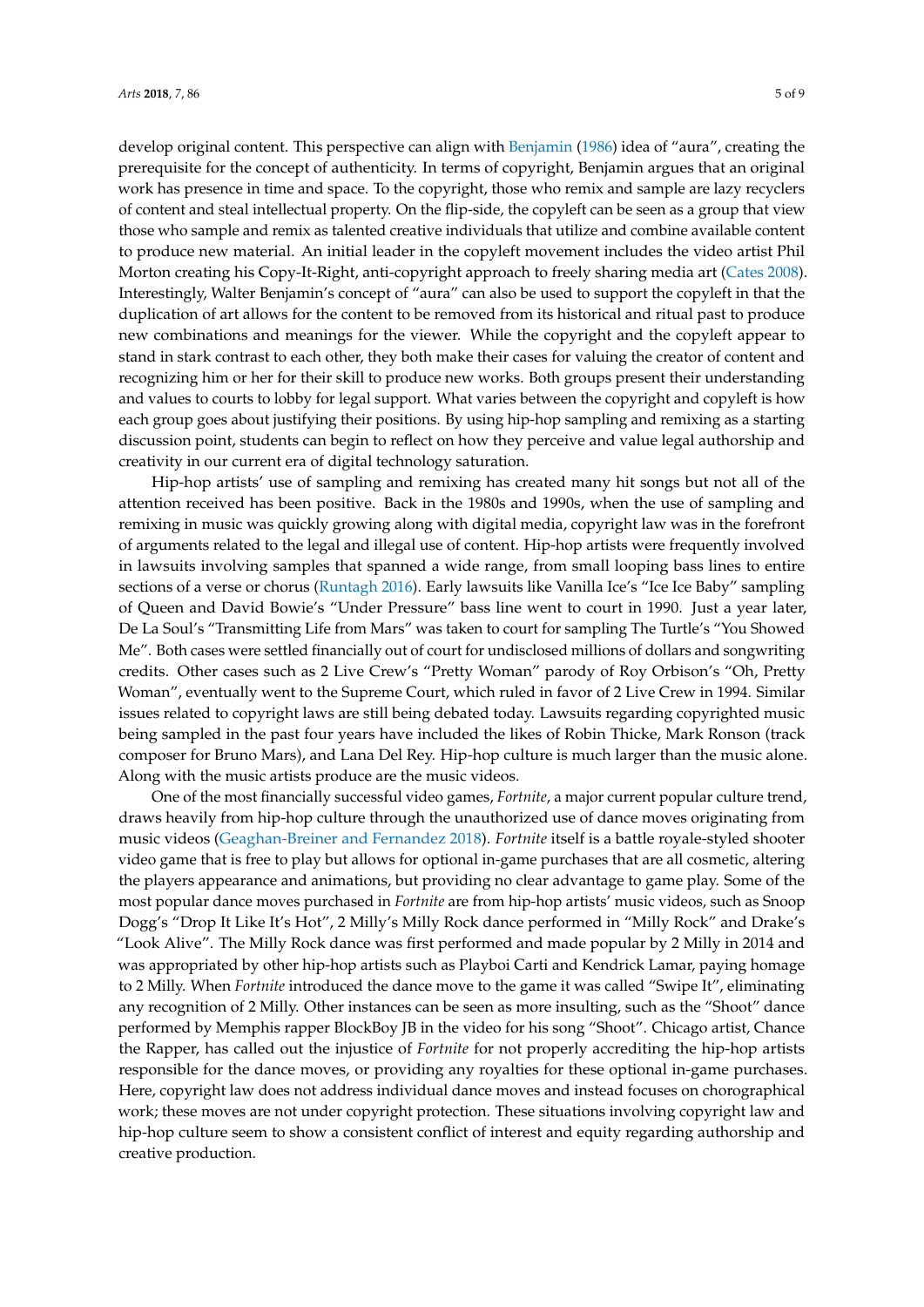The copyright and copyleft camps both agree that the author has value but for different reasons, and the introduction of digital technologies and USA copyright law bring new stresses to these views. In identifying an author, those in support of copyright generally find value in who created the original product, while the copyleft typically finds value in the process, ingenuity, and effort of creating. In the USA, copyright policies were started in 1790 to support and protect creative individuals by allowing them to profit from their creations and to encourage the encouragement of learning. Once profit is made, the copyright ends and the content is shared as an educational benefit to the public allowing for cheaper reproductions (ex: brand name and generic drugs). When this law was initially created, the culture could be described largely as a Read Only (RO) culture [\(Lessig](#page-8-9) [2008\)](#page-8-9). In a RO culture, the media is made by a select few professionals and the consumer can only consume the media. If the average American had a vinyl record or a book and wanted to duplicate it, the tools and financial requirements to do so would make it largely impractical. Since the individual, within reason, did not have the ability to copy media, copyright laws were directed largely at other companies who had the ability to make copies. As new digital media were created, the ability to make copies radically changed for the common individual. Digital media, composed of binary 1's and 0's in various formats (audio, images, videos, 3D printed objects, interactive virtual environments, etc.) could be easily copied and shared indefinitely online. This allowed for growth in what is known as a Read Write (RW) culture [\(Lessig](#page-8-9) [2008\)](#page-8-9).

A RW culture has individuals who both consume and produce content as part of the digital visual culture. Social media websites are a great example of RW culture, as individuals are consuming content online and then producing content in reaction through the technologies allotted to them (ex: Snapchat via video, Instagram via photos and videos, and Facebook through text, images, and video). As digital technologies expanded so did the understanding of U.S. copyright law to address individual copying of legally protected material. Since copyright law has not traditionally addressed the individual, the idea of free cultural content has become a largely emerging viewpoint aligning with the copyleft. Now a dichotomy has formed between the two camps, the copyright and the copyleft, RO and RW cultures. If a discussion between the two perspectives is to occur, there must be a deeper understanding of core values in the creation process between author and product.

To help society create a resolution between the two combatant views of the copyright and copyleft, art educators can be an essential tool in critically addressing how creativity can be understood and valued. Since the art students of today will become future advocates and voters on these very issues, the experiences in the art classroom hold great potential for influencing this legal conundrum. Art educators have already begun to address the stresses and complexities that copyright law has imposed on the creative process, encouraging students to critically engage with digital media texts [\(Ciampaglia](#page-7-3) [2012\)](#page-7-3). How art educators discuss creativity, both directly and indirectly, influences student perceptions. While the views of many hip-hop artists have been compiled by [Miller](#page-8-5) [\(2010\)](#page-8-5), consensus of how art educators discuss and explore creativity with their students still represents a wide spectrum.

During the dominant time period of discipline-based art education [\(Greer\)](#page-8-10), creativity was understood as inherent in the individual with strong values of the true original artwork and single author. Correlating with the creation of the Internet and a more prevalent RW culture is the social psychology understanding of creativity presented by [Csikszentmihalyi](#page-7-5) [\(1997\)](#page-7-5). In this social creativity framework, creativity is a social accolade that is assigned by the experts in a field rather than a divine gift bestowed upon an individual. The new and novel product that is presented to the experts for review in this social psychology understanding does not generate in the individual alone, but is actually a combination from various domains of knowledge that were seen as previously unrelated. Here, a person has skills and abilities within one domain of knowledge that align to the current understanding of their field, and they take a new approach on the same issue through the perspective of another domain of knowledge. Thus, in social psychology's approach to understanding creativity, creativity is the knowledge and ability to know what to select and copy from two or more domains to produce a hybrid (remix) that is expected to have novelty and value within their respective field.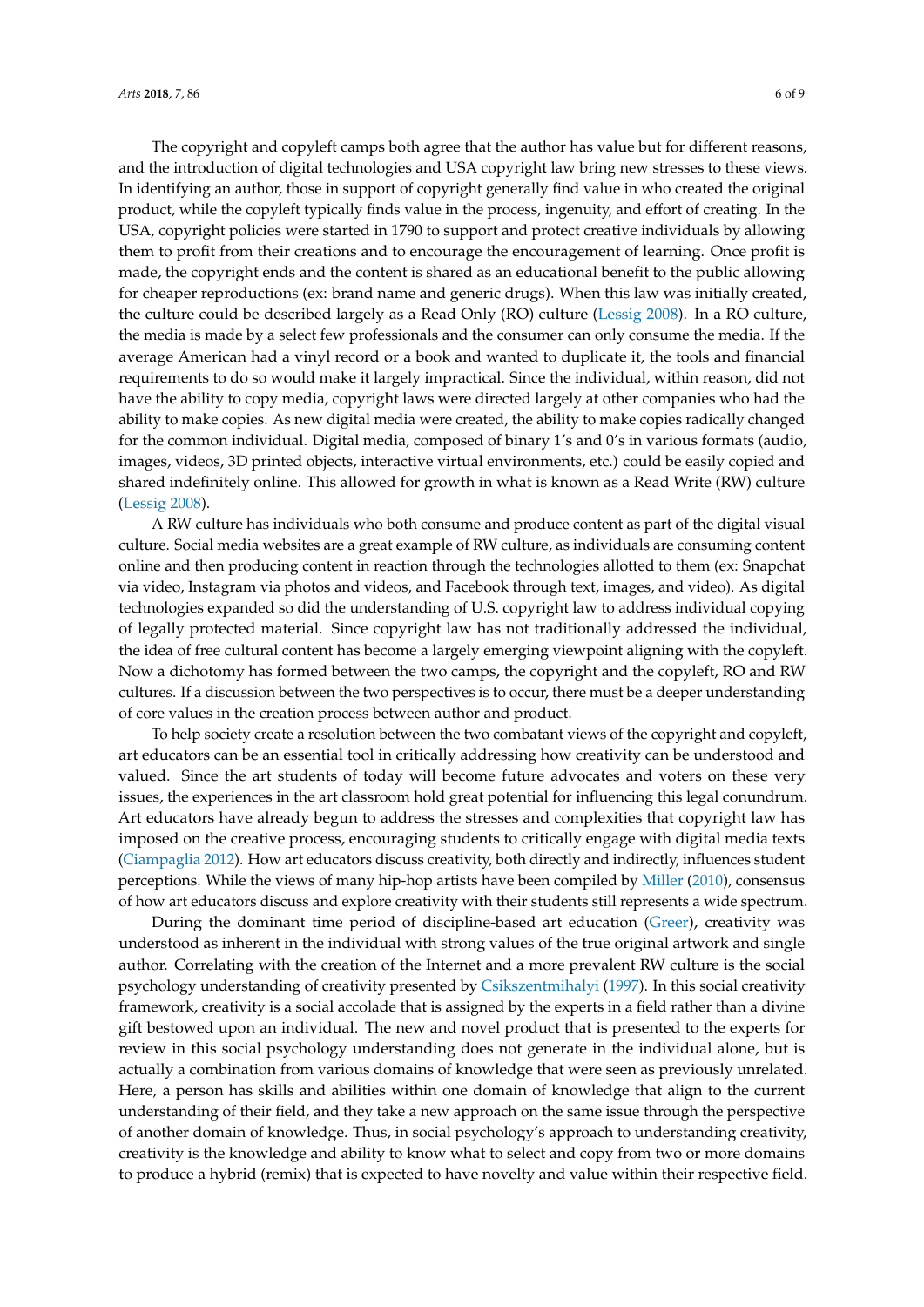Reducing this perspective to sweeping statements, creativity is the skillful selection and copying of material to produce new knowledge as valued socially by the experts in the field. Discussing these positions in reference to hip-hop alongside the students' own artistic practices will create more informed participants on the values of authorship, creativity, and the copyright politics that address them.

## **5. Artists as Legal Activist**

Dominant discussion of the value of authorship, creativity, and copyright laws are presented in a winner-take-all scenario, with limited middle ground, so that every event is used to argue on the extremes of the debate spectrum. One example of this would be the quote by the philosopher [Adorno](#page-7-6) [\(1941\)](#page-7-6):

The beginning of the chorus is replaceable by the beginning of innumerable other choruses. The interrelationship among the elements or the relationship of the elements to the whole would be unaffected. In Beethoven, position is important only in a living relation between a concrete totality and its concrete parts. In popular music, position is absolute. Every detail is substitutable; it serves its function only as a cog in a machine.

While Adorno's statement comes from a time before digital media, his view regarding the modularity of popular music addresses the same values as current discussions revolving around digitally remixing and sampling music. The copyright adopts Adorno's argument to support that creative music should not use similar or copied measures. The copyleft uses the same Adorno argument as a clear recognition that many songs have similar patterns that are modular in nature, thus easier to select and use for remixing purposes. Other examples could be the previously discussed *Grey Album* by Danger Mouse or *Feed the Animals* by Girl Talk. In these examples, the copyright argues that this is a shining example of exploiting others' work and copyright infringement since only mash-up techniques were used. Meanwhile, the copyleft would use these albums as exemplars for the amazing products that could be produced through remixing alongside [Deleuze](#page-7-7) [\(1994\)](#page-7-7) arguments that everything in existence is just transformed. Since arguments likes these place common ground between a rock and a hard place, teaching students how to critically address the values of authorship and creativity can begin to open up a middle ground for civil discussion regarding creative practices and the politics associated to them.

Hip-hop provides an accessible popular culture reference for addressing the concepts of authorship and creativity in artworks across analog and digital mediums. Popular hip-hop artists through the decades have remixed and sampled from Grandmaster Flash, to The Notorious B.I.G., to Drake. By encouraging students to investigate hip-hop songs and artists from multiple decades using tools such as WhoSampled.com, creative lineages can be identified using sampling and other remix practices. This process can then be duplicated using other mediums, such as Childish Gambino's "This Is America" music video. Here, students can explore multiple instances of visual sampling and remixing, including racial images such as the Minstrel show face. In turn, hip-hop becomes both a primary source for discussion as well as a vehicle to critically discuss the visual arts more generally in regard to authorship and creativity across analog and digital mediums in the art classroom. Furthermore, hip-hop also addresses the conflict between artistic creation and copyright law.

In the United States of America, copyright law applies equally to large corporations and private individuals, resulting in legal issues to professional companies as well as amateur or hobbyist artists. The threatening of legal action and the removal of online content on media outlets like Youtube, and fan pages of popular culture movies and comics, are just a few examples of legal understandings for authorship and creativity targeting amateur artists. Depending on how individuals have grappled with the concepts of authorship and creativity, this may sound reasonable (copyright) or atrocious (copyleft). Since current laws may create villains and pirates out of individual amateur artists simply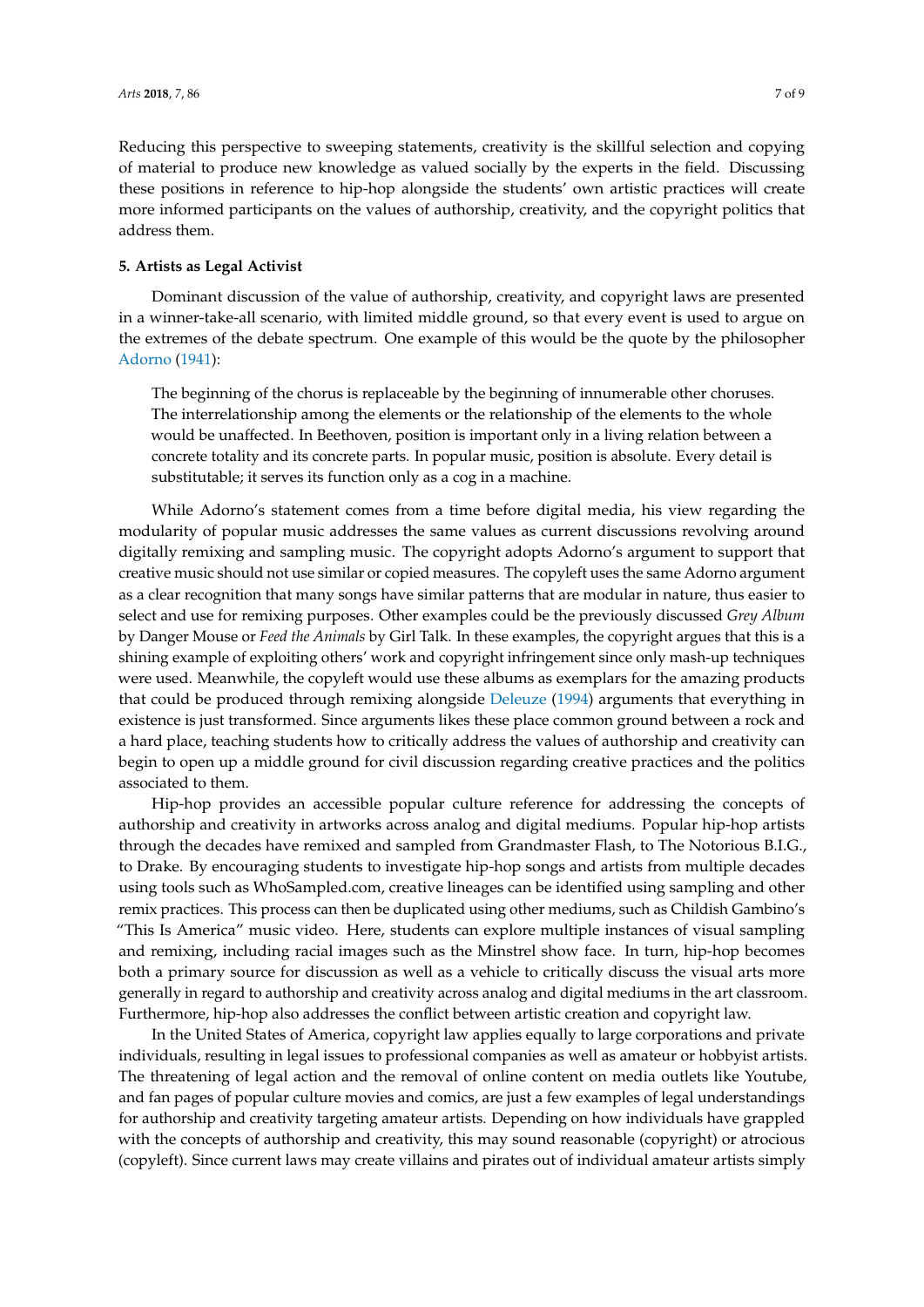developing in a natural creative process, new or revised laws must be made to support creativity on both ends of the spectrum, professional and amateur.

Multiple scholars and authors have made suggestions for either replacing or updating current copyright law to reflect the new digital media era where remixes of music, images, and videos are common practice [\(Lessig](#page-8-9) [2008;](#page-8-9) [Berry](#page-7-8) [2008;](#page-7-8) [McLeod and DiCola](#page-8-11) [2011;](#page-8-11) [Gunkel](#page-8-12) [2016\)](#page-8-12). [Lessig](#page-8-13) [\(2004\)](#page-8-13) has proposed a "free culture" that allows for reasonable property rights that support the creators of the past without inhibiting the innovators of tomorrow. One of the seemingly most enacted options to address the overreach of copyright law is that of the Creative Commons, with currently over 1.1 billion licenses applied to creations. By using the Creative Commons website, creativecommons.org, you answer two simple multiple-choice questions regarding how you want your creation to be shared and if you will allow your creation for commercial uses. After selecting your two responses, a creative commons license is produced that you can apply to your artwork. There is even a visual icon that comes in two forms that you can insert into digital works or onto webpages. While the Creative Commons only addresses issues of creators legally identifying their new works to be shared, other issues pertaining to the use of copyrighted works and current copyright law are still unsettled. In order to address the remaining problems facing both civil-society and the law, students must engage in critical thinking regarding authorship and the creative process regarding digital media to be knowledgeable participants in creating the solution.

#### **6. Conclusions**

Digital media has challenged the traditional and modernist understanding of authorship and creativity. This fracture in understanding can clearly be observed in the context of hip-hop, where a transition from analog to digital mediums has paralleled the artistic habits of sampling and remixing of content, further resulting in legal issues due to copyright law. By presenting hip-hop as a common ground for the discussion of authorship, creativity, and copyright law, critical thinking at a meta level can be supported through relatable popular culture content. In this discussion, critical questions can be asked such as: How are creative ideas formed? What makes an author an author? What are the aesthetic qualities of traditional and digital art? How does the law support or impede creative development for both professional and amateur artists? It is through the critical discussion of these questions in the art room that will help produce insightful contributors to the present civil and legal issues regarding creative digital artworks. If civil-society and the law are to support creative endeavors using digital media, then informed discussions relating to the values of authorship and the creative process must take place in the art classroom to produce knowledgeable participants to develop resolutions.

**Funding:** This research received no external funding.

**Conflicts of Interest:** The author declares no conflict of interest.

#### **References**

<span id="page-7-6"></span>Adorno, Theodor W. 1941. On popular music. *Zeitschrift für Sozialforschung* 9: 17–48. [\[CrossRef\]](http://dx.doi.org/10.5840/zfs1941913)

<span id="page-7-2"></span>Benjamin, Walter. 1986. *Illuminations*. New York: Random House Digital, Inc., vol. 241.

<span id="page-7-8"></span>Berry, David M. 2008. *Copy, Rip, Burn: The Politics of Copyleft and Open Source*. London: Pluto Press.

- <span id="page-7-0"></span>Broome, Jeffrey L. 2015. Using Hip-Hop Music to Enhance Critical Discussions on Postmodern Art. *Art Education* 68: 34–39. [\[CrossRef\]](http://dx.doi.org/10.1080/00043125.2015.11519337)
- <span id="page-7-4"></span>Cates, Jon. 2008. Copying-It-Right. Archiving the Media Art of Phil Morton. In *Documentation and Conservation of the Media Arts' Media in Motion Symposium*. Montreal: McGill University, vol. 29.
- <span id="page-7-3"></span>Ciampaglia, Steven. 2012. (De) Fencing the Cultural Commons Through a (De) Constructive Media Art Curriculum. *Journal of Social Theory in Art Education* 32: 80–95.

<span id="page-7-7"></span><span id="page-7-5"></span><span id="page-7-1"></span>Csikszentmihalyi, Mihaly. 1997. *Flow and the Psychology of Discovery and Invention*. New York: Harper Perennial. Deleuze, Gilles. 1994. *Difference and Repetition*. New York: Columbia University Press. Dewey, John. 2005. *Art as Experience*. New York: Penguin.